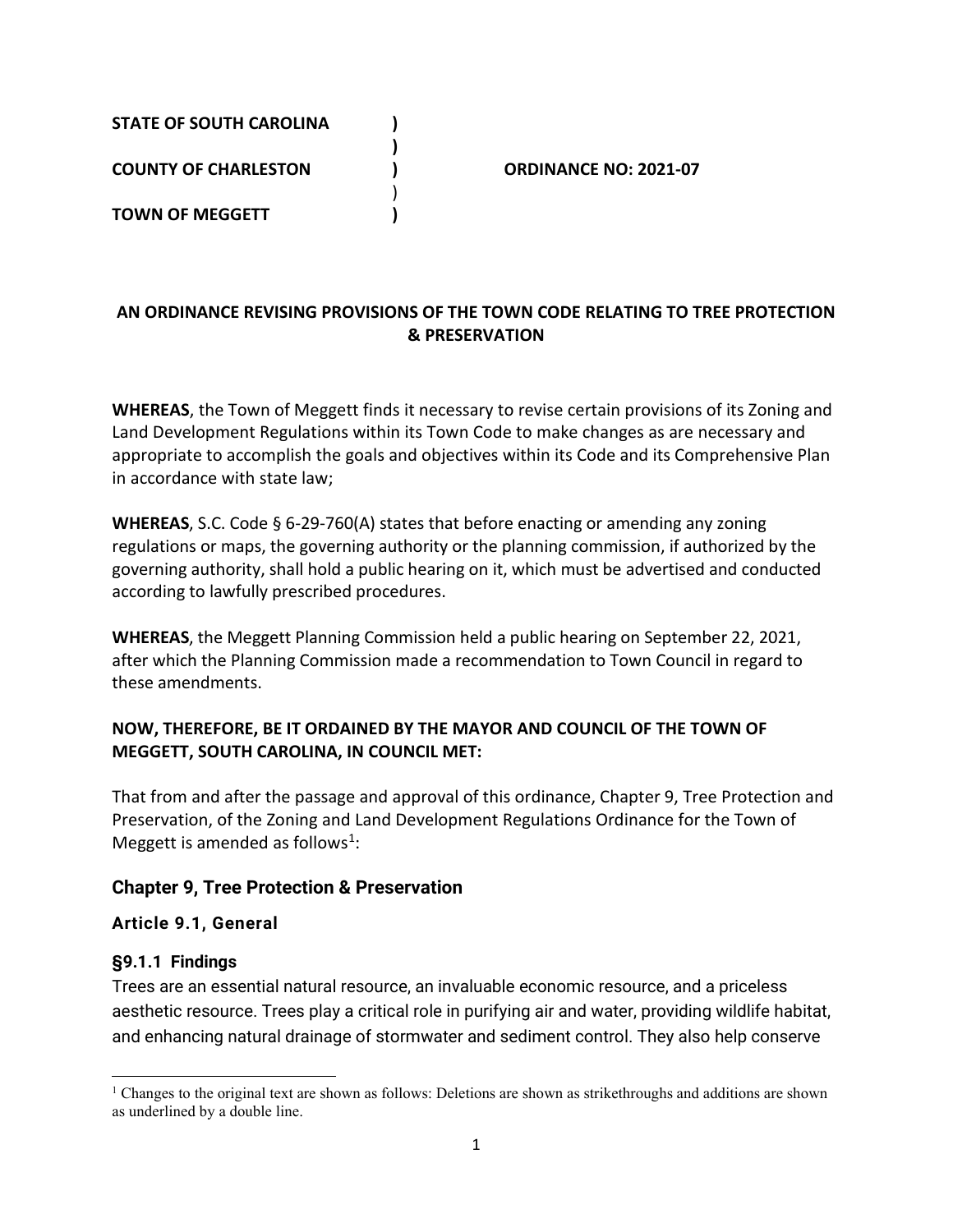energy by providing shade, and shielding against noise and glare. Trees promote commerce and tourism by buffering different land uses and beautifying the landscape. Trees enhance the Lowcountry quality of life as a sacred and inseparable part of its historical legacy.

## **§9.1.2 Purpose**

The Tree Protection and Preservation regulations of this article are intended to enhance the health, safety and welfare of the Town of Meggett citizens.

## **§9.1.3 Applicability & Exemptions**

**A.**

### 1. **Applicability**

The provisions of this article in their entirety shall apply to all real property in the Town of Meggett that:

- is presently zoned or where an application is pending for rezoning to the RC, AR, AG, OCM, LIN, or PD zoning district.
- is designated as appropriate for rezoning to the RC, AG, AR, OCM, LIN, or PD zoning district.

These 2 categories of properties are hereinafter referred to as "non-exempt" for purposes of this article, except as otherwise expressly exempted.

The provisions of this Article in their entirety shall apply to all real property in the Town of Meggett, except as otherwise expressly exempted.

#### **B. Partial Exemptions**

Single-family residential subdivisions for which preliminary subdivision application has been made proposing new roads or easements or extensions to existing roads or easements will be subject to all of the Administration provisions of Sec. 9.2.

#### **C. Full Exemptions**

The following uses and activities shall be exempt from all provisions of this article:

1. **Electric Suppliers, Public Utilities and Public Works**: This article shall not restrict public utilities, electric suppliers, and the Public Works department from maintaining safe clearance around existing utility lines, drainage ditches, and existing easements in accordance with existing maintenance agreements and practices. Siting and construction of future water, sewer, gas, telephone, drainage, communications, electrical line or other easements shall be exempt from the provisions of this article. Utility easements for which a Conditional Use Permit was granted prior to adoption of this article shall be fully exempt.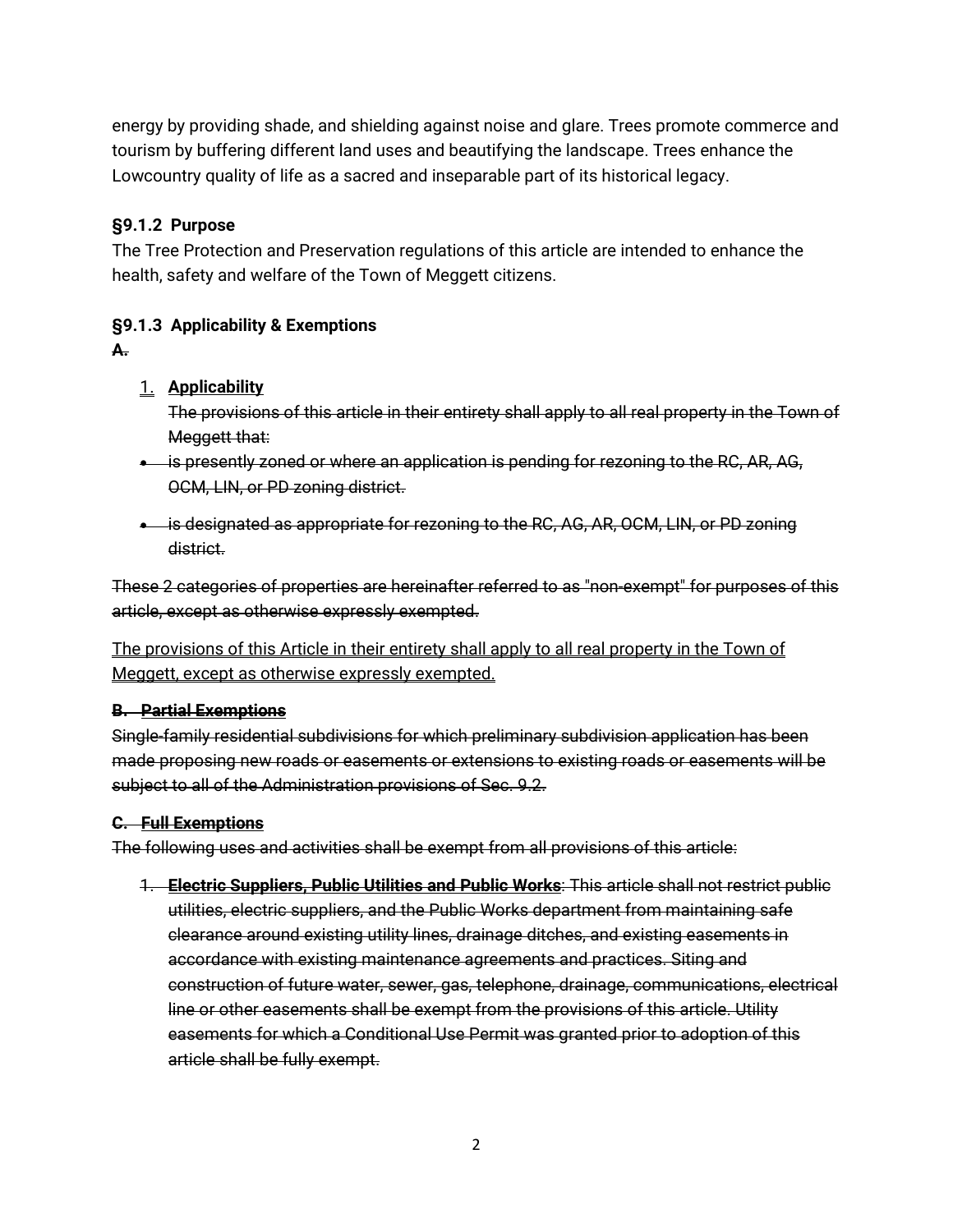- 2. **Bona Fide Forestry Operations**: Removal of trees for the purpose of conducting "bona fide forestry operations" shall be exempt from the provisions of this Article except for removal of Grand trees. For this use to be allowed, the contiguous parcels must have five acres or more of forest land. Additionally, if a parcel is harvested of Grand Trees zoning permits or development applications may not be submitted within five years of issuing permit for the harvest because, it shall be presumed that such harvest was done in anticipation of future development and is not considered a bona fide forestry activity as defined by this ordinance. Any person seeking to rebut this presumption shall have the burden of proving their claim by clear and convincing evidence. "Bona fide forestry operations" shall mean that the property is eligible for, and actually used for forestry or timber operations, and written application has been approved by the County Assessor for the special assessment for agricultural use for the property in question pursuant to SC Code Section 12-43-220, SC Department of Revenue Regulation 117-1780.1. and other applicable statutes, rules and regulations.
- 3. **Commercial Nursery Operations**: Commercial nursery operations shall be exempt from the provisions of this article.
- 4. **Agricultural Uses**: Removal of trees for the purpose of establishing bona fide agricultural uses shall be exempt from the provisions of this article.
- 5. **Charleston County Aviation Authority**: Removal of trees for the purposes of maintaining safe clearance for aircraft as required by federal law or the establishment of facilities exclusively dedicated to aviation operations on property owned or leased and in use by the Charleston County Aviation Authority will be exempt from the provisions of this article.

#### **2. Exemptions**

- A. Single family detached residential lots of record shall be exempt from all provisions in this Article except for the Grand Tree documentation, protection, and replacement provisions. This exemption does not include applications for Major or Minor Subdivisions for which landscape buffers may be required.
- B. This article shall not restrict public utilities, electric suppliers, and the Public Works department from maintaining safe clearance around existing utility lines, drainage ditches, and existing easements in accordance with existing maintenance agreements and practices. Siting and construction of future water, sewer, gas, telephone, drainage, communications, electrical line or other easements shall not be exempt from the provisions of this article. Utility easements for which a Conditional Use Permit was granted prior to adoption of this article shall be fully exempt.
- C. Removal of trees for the purpose of conducting "bona fide forestry operations" shall be exempt from the provisions of this Article except for removal of Grand trees.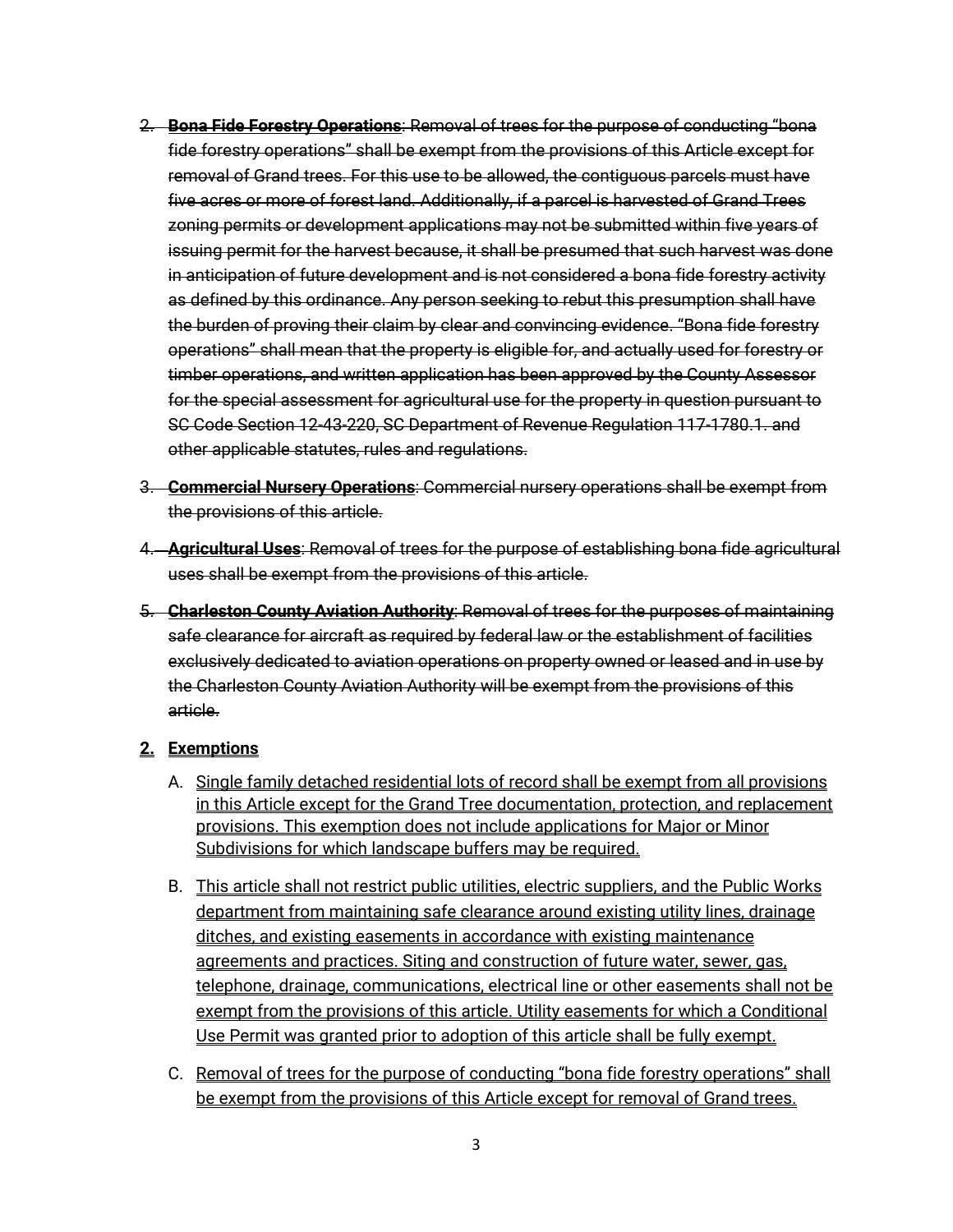For this use to be allowed, the contiguous parcels must have five acres or more of forest land. Additionally, if a parcel is harvested of Grand Trees, zoning permits or development applications may not be submitted within five years of issuing permit for the harvest because, it shall be presumed that such harvest was done in anticipation of future development and is not considered a bona fide forestry activity as defined by this ordinance. Any person seeking to rebut this presumption shall have the burden of proving their claim by clear and convincing evidence.

"Bona fide forestry operations" shall mean that the property is eligible for, and actually used for forestry or timber operations, and written application has been approved by the County Assessor for the special assessment for agricultural use for the property in question pursuant to SC Code Section 12-43-220, SC Department of Revenue Regulation 117-1780.1. and other applicable statutes, rules and regulations.

- D. Commercial nursery operations shall be exempt from the provisions of this article.
- E. Removal of trees for the purpose of establishing bona fide agricultural uses, as specified in Section 10.3.1 of this Ordinance, shall be exempt from the provisions of this article except for the Grand Tree documentation, protection and replacement provisions.
- F. Removal of trees for the purposes of maintaining safe clearance for aircraft as required by federal law or the establishment of facilities exclusively dedicated to aviation operations on property owned or leased and in use by the Charleston County Aviation Authority will be exempt from the provisions of this article.

# **3. Definition of "Tree Removal"**

For the purpose of this Article, the term "tree removal" shall include, but not be limited to, damage inflicted to the root system by machinery; girdling; storage of materials and soil compaction, changing the natural grade above or below the root system or around the trunk; damage inflicted on the tree permitting fungus infection or pest infestation; excessive pruning; excessive thinning; paving with concrete, asphalt or other impervious material within such proximity as to be harmful to the tree; or any act of malicious damage to a tree. Excessive pruning or thinning shall be pruning or thinning that exceeds more than 25 percent of the leaf surface on both the lateral branch and the overall foliage of a mature tree that is pruned within a growing season. Additionally, one-half of the foliage of a mature tree is to remain evenly distributed in the lower two thirds of the crown and individual limbs upon completion of any pruning.

## **4. Measurements & Definitions**

**A. Diameter Breast Height:** The Diameter Breast Height (DBH) of a tree is the total diameter, in inches, of a tree trunk or trunks measured  $4\frac{1}{2}$  feet above existing grade (at the base of the tree). In measuring DBH, the circumference of the tree shall be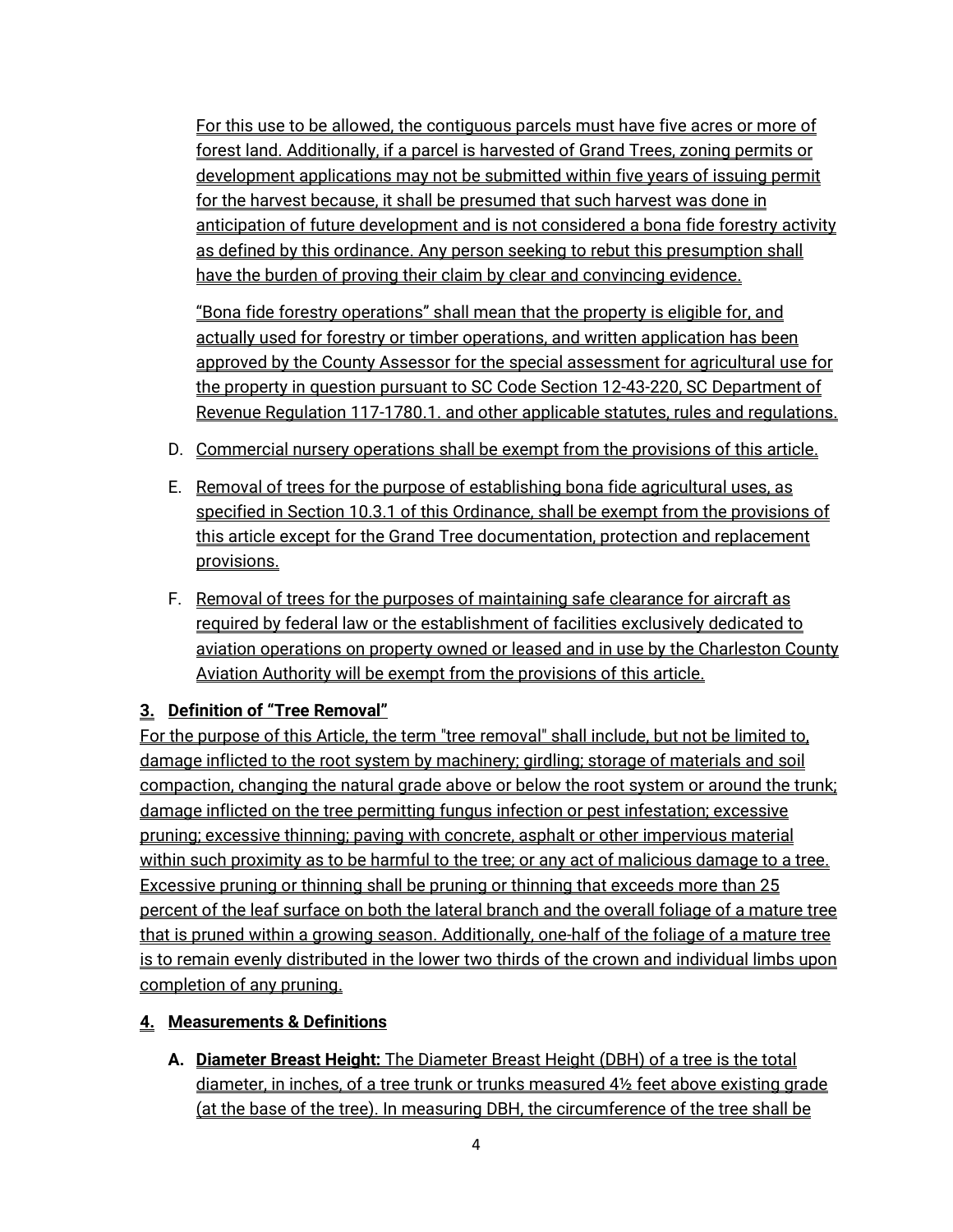measured with a measuring tape designed specifically to calculate diameter. A standard measuring tape may be used to measure diameter when the circumference is divided by 3.14. If a tree trunk splits at ground level and the trunks do does not share a common base (separated by earth at natural grade), then each trunk shall be measured as a separate tree. If a multi-trunk tree splits below the 4.5-foot mark and the trunks share a common base, all trunks shall be measured separately, added together, and count as one tree. Any trunk measuring less than 8 inches DBH is not included in the calculation.

- **B. Caliper:** Caliper is the diameter of a tree trunk measured six inches above the ground on trees with calipers of four inches or less. For trees between four-inch and 12-inch caliper, the trunk is measured 12 inches above the ground.
- **C. Grand Tree:** A Live Oak tree that is 24" diameter at breast height (DBH) or greater. All Grand Trees are prohibited from removal unless a Variance is granted by the Board of Zoning Appeals.

#### **Article 9.2 Administration**

### **§9.2.1 Zoning Permit Required**

## **A. Tree Removal**

Removal of grand trees is prohibited prior to the issuance of a Zoning Permit by the Planning Director. Zoning Permits will be issued only after a tree plan is approved by the Planning Director, as outlined below. No Live Oak trees with a diameter at breast height (DBH) of 24" or greater may be removed without a variance approved by the Board of Zoning Appeals.

#### B. Excess Canopy (Limb) Removal

- 1. Removal of three or more limbs on a Grand Tree with an individual diameter of six inches or greater shall require a Zoning Permit.
- 2. Removal of any size limbs which contribute to more than one hundred continuous linear feet of canopy over public roadways shall require Variance approval from the Board of Zoning Appeals. This requirement shall not preclude the SCDOT, CCPW or other entities from maintaining height clearances of 14' or less and width clearances within designated travel ways and from removing unprotected trees along right-of-ways for road widening projects.
- C. Documentation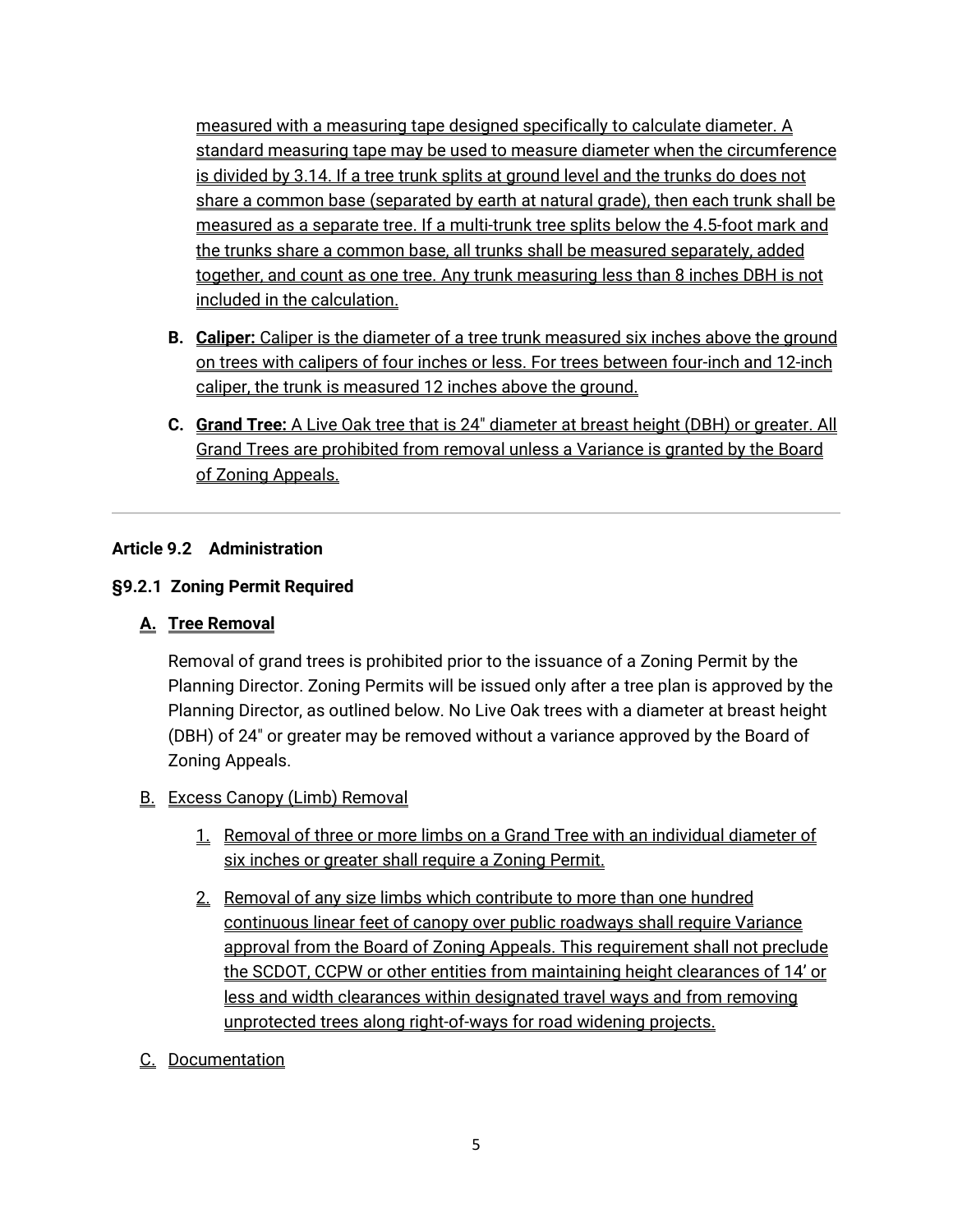Tree plans, prepared by a licensed registered surveyor, civil engineer or landscape architect shall be required on all non-exempt parcels before any zoning permits are issued.

#### **§9.2.2 Documentation**

Tree plans, prepared by a licensed registered surveyor, civil engineer or landscape architect, shall be required for all of the following:

- Preliminary subdivision applications which include proposed roads or easements, or extensions of existing roads or easements;
- Final plat applications that have lots 1 acre or less; and
- Applications for Zoning Permits to remove trees for site development (an approved, recorded plat and development site plan must accompany tree plans).

#### **§9.2.3 Tree Plans**

Tree plans of the same scale as, or superimposed on a development site plan or preliminary plat shall include:

- A. Where a tree plan is included on a preliminary plat in accordance with the Subdivision Regulations, the name, address, signature, and seal of the licensed surveyor and civil engineer, registered in the State of South Carolina shall be provided. In addition, tree plans required for preliminary subdivision applications on partially exempted properties (Sec. 9.1C.2) or non-exempt properties (Sec. 9.1C.1) which include proposed roads or easements or extensions of existing roads or easements shall indicate the location, size, and species of all Grand Trees within rights-of-ways or easements and in the areas adjacent to each side of the right-of-way easement, I extending to a depth to be determined by the Planning Director.
- B. In cases where a landscape architect, civil engineer, forester or surveyor utilizes previously approved recorded plats prepared by surveyors, for the purpose of showing a tree plan, the name, address, signature and seal of the licensed landscape architect, engineer, surveyor who shall be responsible for the accuracy of information provided.
- C. Location, number, size (DBH) and species of all trees to be preserved, and those scheduled to be removed (including dead and diseased trees) and replaced.
- D. A plan outlining the manner in which trees are to be protected during development.
- E. For developments of 10 acres or greater requiring large common/open space areas, including but not limited to, parks, playgrounds, and golf courses, a scaled infrared or high resolution black and white aerial photograph or print of equal quality may be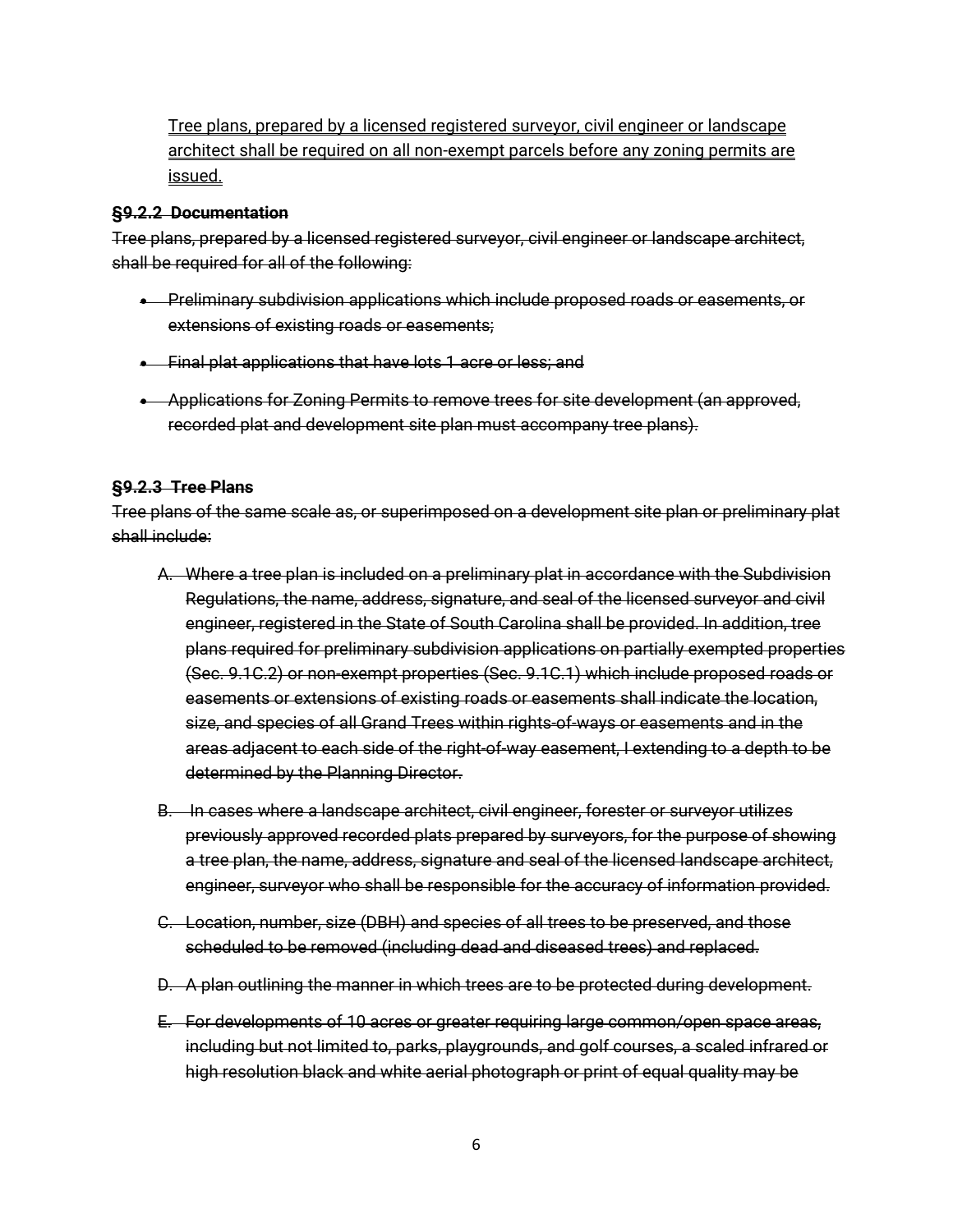substituted in cases where the Planning Director determines that it would provide the same information as a tree plan.

### **Article 9.3 Tree Plans & Surveys**

## **§9.3.1 General**

Tree plans of the same scale as, and superimposed on, a development site plan or preliminary plat shall include location, number, size (DBH), and species with a scaled graphic representation of each Grand Tree, canopy size and shape, and the trunk location.

All required tree surveys shall include the name, phone number, address, signature, and seal of a licensed surveyor, landscape architect, or civil engineer registered in the State of South Carolina.

The survey shall include all trees to be protected or preserved, and those scheduled to be removed, including dead and damaged trees.

In cases where a previously approved recorded plat is utilized for the purpose of tree plans the name, address, phone number, signature and seal of the licensed landscape architect, civil engineer, forester or surveyor, registered in the State of South Carolina shall be provided.

A scaled infrared or high-resolution black and white aerial photograph or print of equal quality may be substituted in cases where the Planning Director determines that it would provide the same information as a tree plan. However, all Grand Trees within 40 feet of proposed construction and land disturbance areas and trees within required buffers must be surveyed and mapped.

## **§9.3.2 Commercial or Industrial Parcels**

- A. All tree surveys must show the location, number, size and species of all trees 8 inches or greater DBH (Diameter Breast Height) including those scheduled to be removed.
- B. When there are no trees 8 inches or greater DBH, documentation of this fact shall be provided from a registered surveyor, engineer or landscape architect.

[Commentary: Assistance in tree identification and condition should be provided by a forester or qualified arborist.]

#### **§9.3.3 Single-Family Detached Residential Parcels**

A. Single Parcels Under 10-Acres Single family detached residential parcels under 10-acres shall show all Grand Trees within the parcel's boundaries and in conjunction with the subdivision regulations of this Ordinance at the time a zoning or building permit application is made.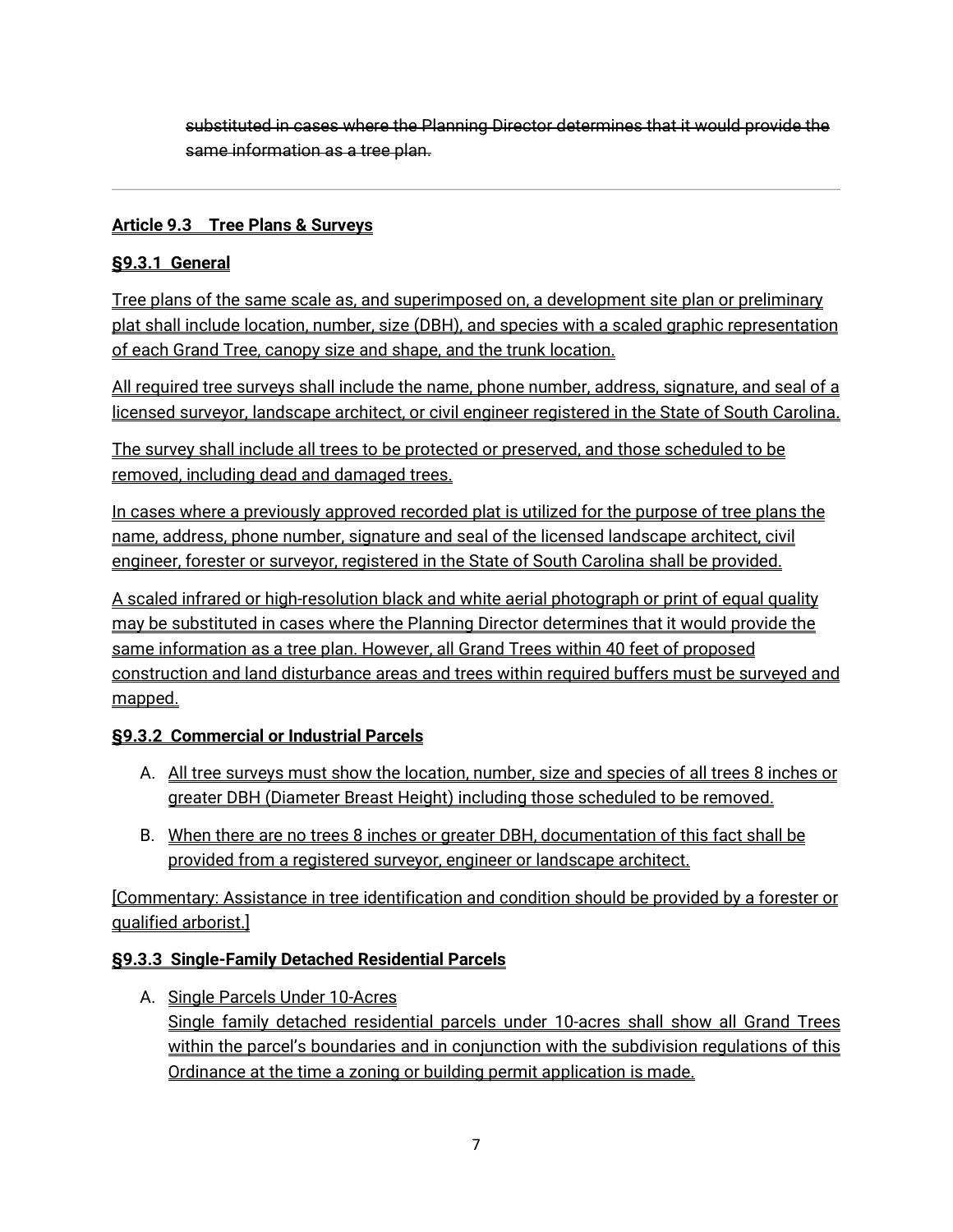## B. Single Parcels Over 10-Acres

Single family detached residential parcels over 10-acres shall show all Grand Trees within the area of construction and land disturbance and in conjunction with the subdivision regulations of this Ordinance at the time a zoning or building permit application is made.

### **Article 9.4 Required Tree Protection**

# **§9.4.1 General**

All Grand Trees and any other trees required to remain on a site as outlined in this Ordinance must be protected during construction and development of the parcel. Tree protection must be shown on all development plans prior to site plan approval. A site inspection of the tree barricades must be scheduled by the applicant with the Planning Department for approval prior to the issuance of permits or the start of development activities.

Prior to issuance of a zoning permit, a pre-construction planning conference for tree preservation is required on site with the Planning Director's representative, the applicants, and any parties deemed appropriate for the purpose of determining if there is a need for additional tree protection techniques and for designating placement of tree barricades, construction employee parking, temporary construction office and dumpsters.

# **§9.4.2 Tree Protection During Development and Construction**

Protective barricades shall be placed around all required trees in or near development areas on all zoning parcels, prior to the start of development activities. These barricades, constructed of wood or plastic fencing or other approved materials shall be erected in accordance with standards by the Planning Director and placed beneath the canopy drip line or one and one-half feet times the DBH of the tree. Other protective devices or construction techniques may be used as approved by the Planning Director. The barricades shall remain in place until development activities are complete. The area within the protective barricade shall remain free of all building materials, dirt, fill, or other construction debris, vehicles, and development activities. All required trees are subject to the enforcement criteria of CHAPTER 11.

## **§9.4.3 Partial Exception for Limited Clearing**

Limited clearing and grubbing may be authorized by the Planning Director prior to the installation of protective tree barricades on sites that exhibit unusually heavy undergrowth where access to the interior of the site and its protected trees would be otherwise highly impractical. Limited clearing shall be for the express purpose of accessing the property and protected trees to erect the required tree protection and silt fencing. For the purposes of this Article, limited clearing shall be clearing done with hand tools, push or walk behind equipment or lightweight bush-hog type equipment designed specifically for brush and undergrowth clearing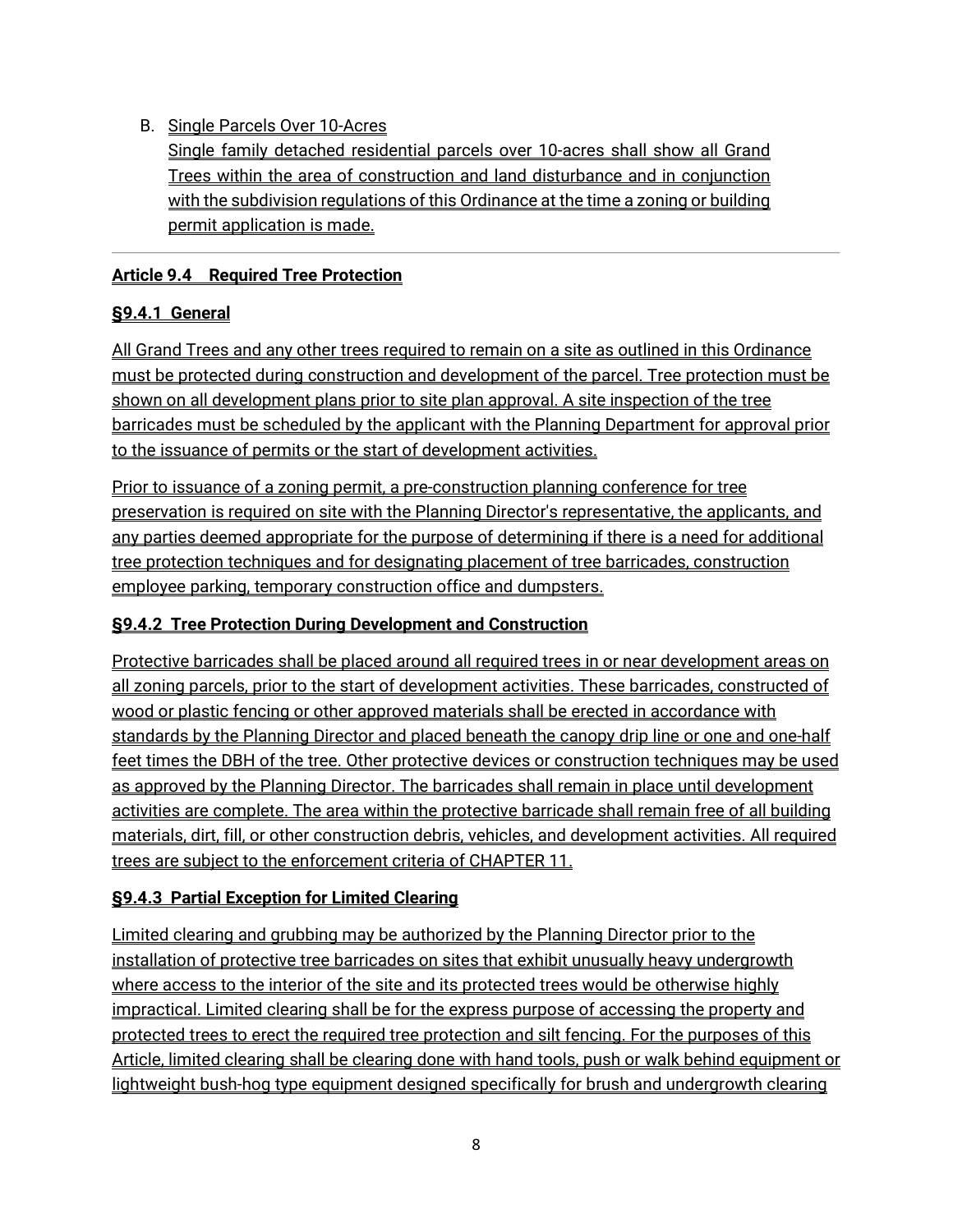that is not capable of removing vegetation greater than 3 inches in diameter. Under no circumstances will metal tracked bulldozers, loaders, or similar rider/operator types of equipment be allowed on the site until the protective barricades are erected and a zoning permit is issued.

# **§9.4.4 Separation of Trees from Pavement, Grading and Structures**

Paved areas shall be separated from trees by a minimum distance of the drip line or one and one-half feet times the DBH or as modified by the Planning Director as deemed necessary to protect the root system of the tree. Paved areas shall not constitute more than 25 percent of the protected area beneath a tree. Any paving, grading, trenching, or filling within the remaining 75 percent of the protected area must be approved by the Planning Director and may require specific construction techniques be used in order to preserve the health of the tree. When grading and construction within the protected area of a tree has been approved, all damaged roots shall be severed clean and inspected by a qualified Arborist prior to the receipt of a Zoning Permit (at the applicant's expense).

# **Article 9.5 Tree Removal**

# **§9.5.1 General**

Permits for tree removal may be approved where one or more of the following conditions are deemed to exist by the Planning Director:

- A. Trees are not required to be retained by the provisions of this Article.
- B. Trees are diseased, dead or dying (as determined by the Planning Director or a qualified arborist);
- C. Trees pose an imminent safety hazard to nearby buildings, or pedestrian or vehicular traffic (as determined by the Planning Director or a qualified arborist); or
- D. Removal of required trees has been approved by the Board of Zoning Appeals.

# **§9.5.2 Variances**

Grand Trees and protected trees that do not meet the above criteria may be removed only where approved by the Board of Zoning Appeals, and shall be replaced according to a schedule determined by the Board. The Planning Director will make recommendations to the Board concerning the number, species, DBH or caliper, and placement of such trees.

## **§9.5.3 Emergency Provisions**

In the event that a tree poses a serious and imminent threat to public safety due to death, disease or damage resulting from emergencies including, but not limited to, fires, flooding,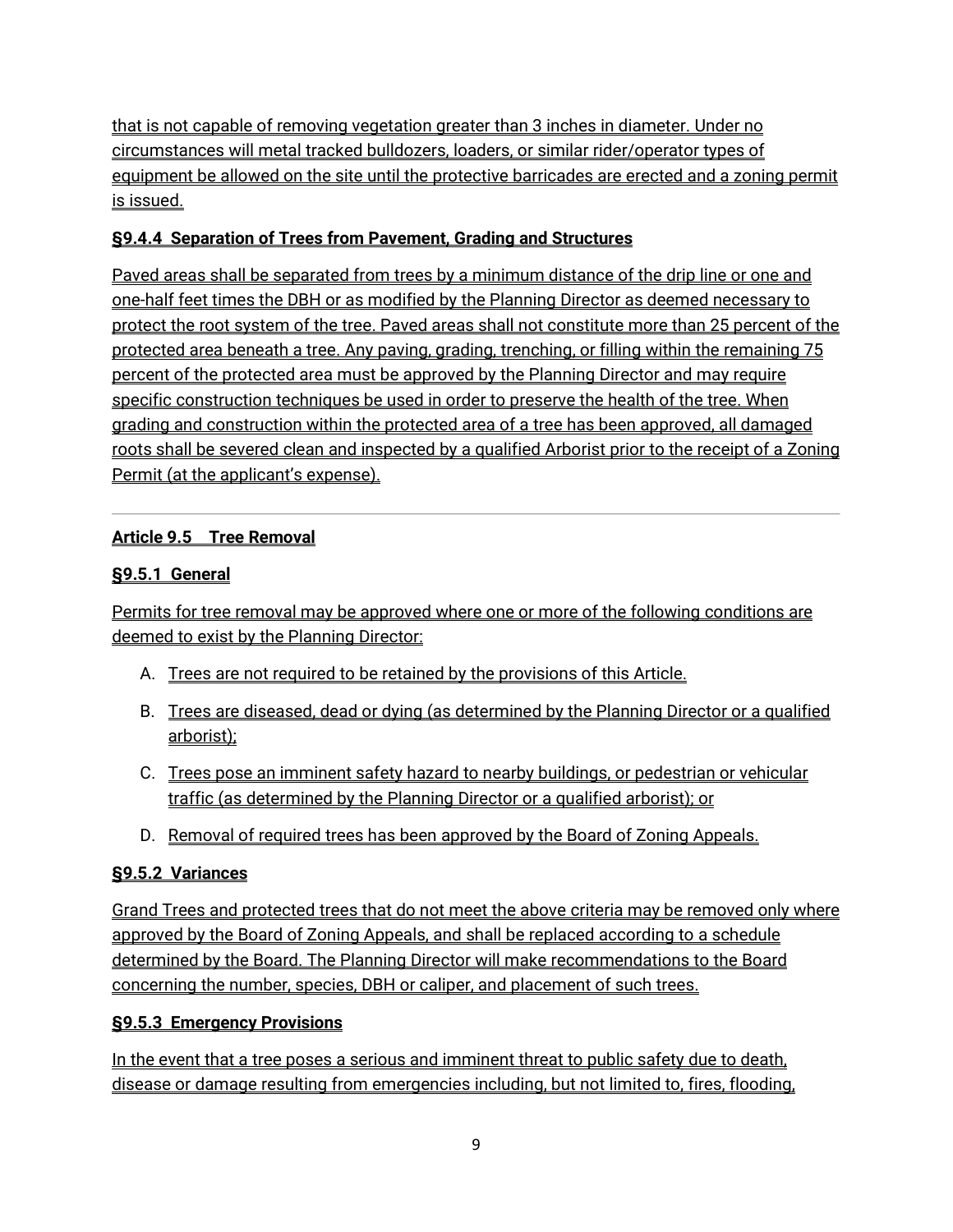storms, and natural disasters, the Planning Director may waive requirements of this Article. Documentation must be submitted for review outlining the threat to public safety which initiated the removal. Documentation must include any written findings by a qualified arborist and photographs supporting the tree removal emergency. The Planning Director may require replacement of required trees that are removed where it is determined that death or disease resulted from negligence.

# **§9.5.4 Violations & Penalties**

Violations and penalties are specified in CHAPTER 11 of this Ordinance.

## **Article 9.6 Tree Replacement**

# **§9.6.1 General**

Tree replacement shall be required accompanying development on all non-exempt properties in the manner described below:

- A. When replacement canopy trees are required in fulfillment of the requirements of this Article, they shall be no smaller than two and one-half-inch caliper.
- B. The Planning Director or Board of Zoning Appeals is empowered to require trees of larger caliper as determined appropriate for site-specific conditions and the circumstances, lawful or illegal, under which removal occurred.

## **§9.6.2 Previously Cleared Sites**

Where sites were completely cleared of trees prior to adoption of this Article or have been cleared subsequently for activities exempted from this Article, replacement trees shall be planted, the combined caliper of which equals or exceeds 40 inches per acre. Replacement schedules, including number, species, caliper and placement shall be approved by the Planning Director.

# **§9.6.3 Tree Fund**

The Tree Fund is a fund established to receive monies exacted from tree removal violation fines to include, but not be limited to, removal, damage, destruction, or as defined in Section 9.1.4 of this Chapter, and as a form of mitigation when planting of the required trees is determined to be detrimental to the overall health of existing trees or impractical for the intended site design. The Planning Director shall impose a Tree Mitigation fee based on the current market retail value of two- to three-inch caliper trees installed to the American Association of Nurserymen Standards. If the applicant disagrees with the amount of the Tree Mitigation fee imposed, they may file appeal with the Board of Zoning Appeals in accordance with the provisions contained in this Ordinance. All Tree Mitigation fees collected shall be paid to the Town of Meggett and placed in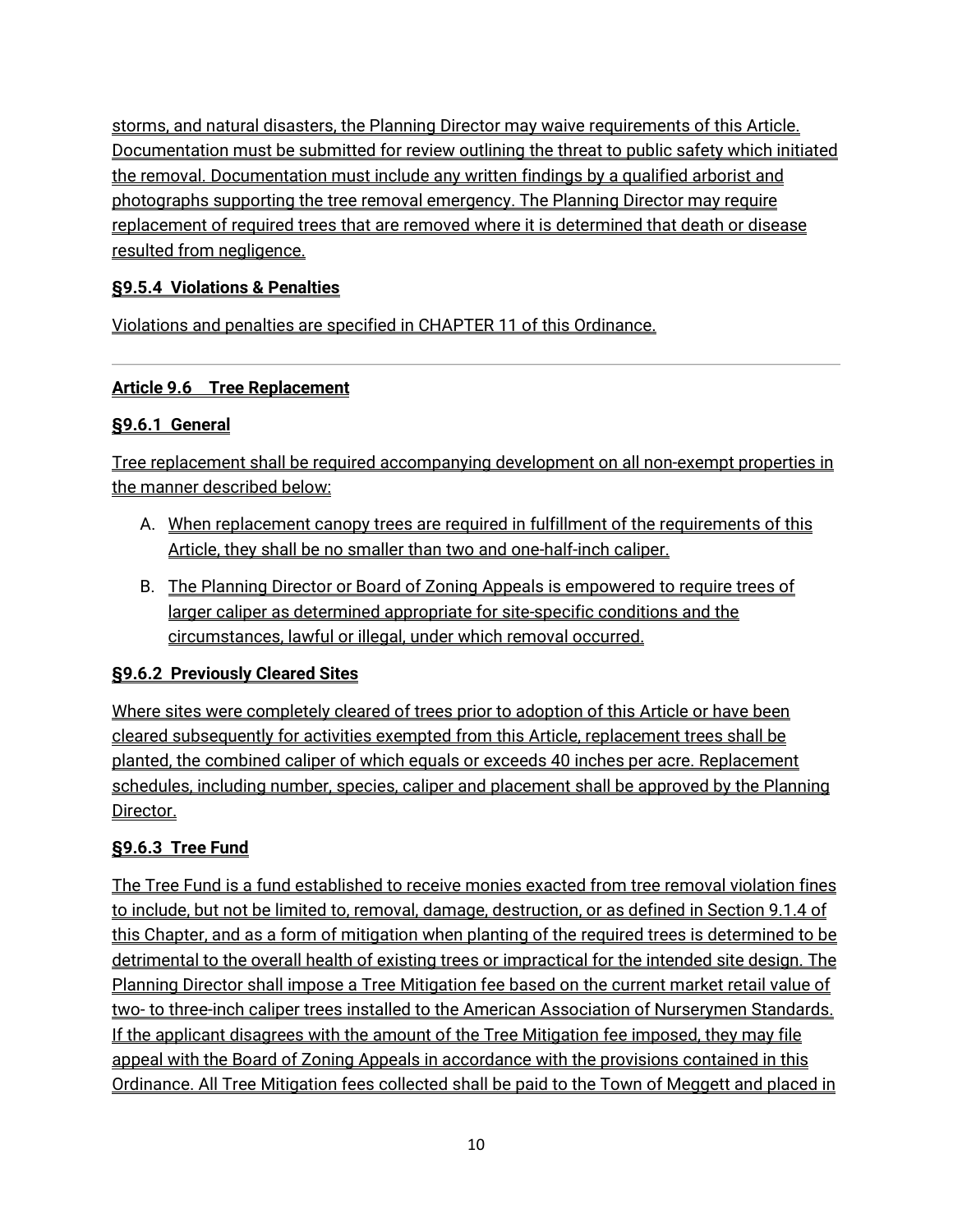an account established exclusively for public beautification through the planting of trees in the Town of Meggett.

## **§9.6.4 Bankruptcy or Abandonment of Site**

When trees have been removed through an approved mitigation program and the project will not be completed for any reason (i.e., bankruptcy, abandonment, change in ownership, etc.), the owners of the subject property are responsible for the mitigation of the removed trees as outlined and agreed or subject to Section 9.6.3 of this Chapter.

### **Article 9.7 Inspections & Final Approval**

- A. The Planning Director shall periodically visit development sites prior to completion to monitor compliance with the tree plan approved for a project.
- B. Prior to issuance of a Certificate of Occupancy for a completed structure by the Director of Building Services, the Planning Director shall issue a statement of approval attesting to the developer's compliance with the site plan approved for the project (including landscaping, parking, drainage, etc.). The Director of Building Services shall withhold certificates of occupancy pending verification of compliance. It is the responsibility of the owner or agent to contact the Planning Director regarding the compliance inspection. Such inspections will occur within five working days of contact. Failure to obtain a Certificate of Occupancy prior to occupying or using the building for its intended purpose will result in ticketing and fines.
- C. Within three years of the issuance of the Certificate of Occupancy, the Planning Director shall perform a site inspection to verify the health of trees which were retained to meet the requirements of this Article and which may have suffered damage due to insufficient protective measures during development.
- D. Each required tree that is determined by the Planning Director to be diseased or injured to the extent it is irreparably damaged shall be approved for removal. The burden of proof of the extent of the disease or injury shall rest with the applicant, who must provide documentation from a qualified arborist. Any tree damaged during or as a result of construction shall be repaired to the satisfaction of the Planning Director and in accordance with accepted ANSI A300 or International Society of Arboriculture practices. Tree damage must be repaired prior to issuance of a Certificate of Occupancy.
- E. The owners of a non-exempt property or properties shall be responsible for the maintenance of all required trees. No department or agent of the Town of Meggett is in any way responsible for the maintenance of required trees on private property.